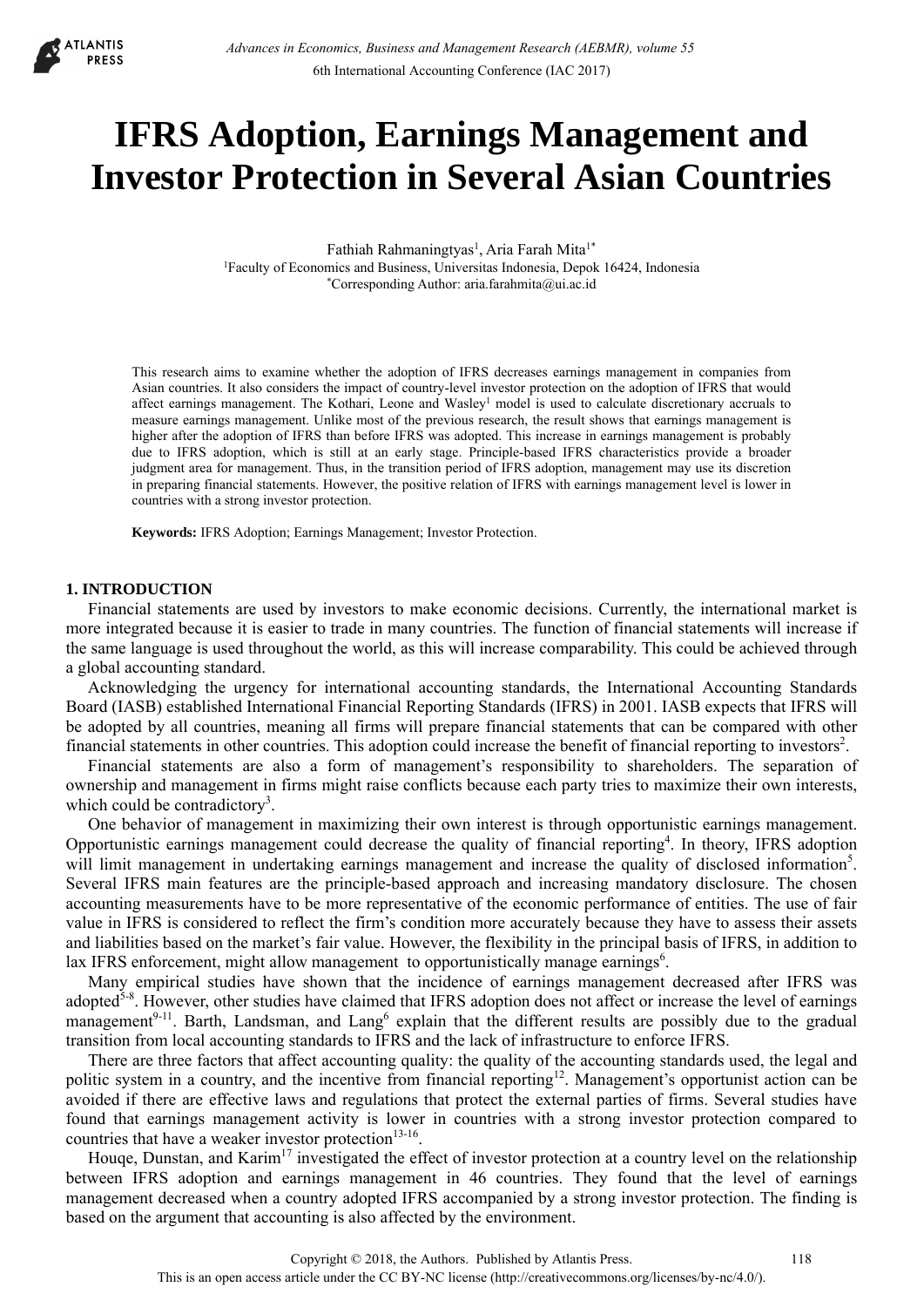The objective of this research is to test whether IFRS adoption decreases the level of earnings management in Indonesia, Malaysia, Philippines, Taiwan, Korea, and Hong Kong. Furthermore, this research also considers the effect of investor protection on the relation between IFRS adoption and earnings management. The six countries are chosen due to there still being few studies that use those six countries as the subjects. Most IFRS adoption research focuses on European countries. Earnings management is measured by calculating the absolute discretionary accrual, and the purpose of this research is to see the magnitude of the level of earnings management.

The proxy for investor protection is taken from the investor protection index that was issued by the Doing Business project under the World Bank. This index is a development from a study by Djankov, La Porta, Lopez-de-Silanes, and Shleifer<sup>18</sup>. It measures the legal protection for investors against firms' self-dealing actions. The data for this index were gathered from questionnaires that were given to corporate and securities companies' lawyers, and the index is based on security regulations, corporate law, the code of civil procedure, and judiciary regulations.

## **2. LITERATURE REVIEW AND HYPOTHESIS DEVELOPMENT**

IFRS has been adopted by over a hundred countries. However, there are critics of the establishment of international accounting standards, which as a solution, is considered too simple to deal with a complex problem19. If the main priority is the comparability of financial statements, it is feared that financial statements cannot represent firms' performance more accurately.

Based on the economic theory of networks, a country will adopt IFRS if its neighbouring countries or other countries that are its trading partners also adopt IFRS<sup>20</sup>. Countries with weak investor protection also tend to adopt IFRS compared to countries with stronger investor protection<sup>21</sup>. It can be seen that high-quality accounting standards are used as a tool that completes investor protection.

A literature study by Palea<sup>22</sup> concluded that mandatory IFRS adoption in the European Union increased the quality of financial reporting, one feature of which is the value relevance. Other studies have also found that the adoption of IFS resulted in a lower level of earnings management, increased punctuality of loss recognition, and a more precise accounting value relevance<sup>5,7</sup>. Moreover, there are other factors that influence earnings management, namely, corporate governance and the foreign capital market<sup>7</sup>.

However, there is also empirical evidence that finds IFRS adoption does not affect or decrease the level of earnings management. Van tendeloo and Vanstraele<sup>9</sup> found a higher level of discretionary accruals after IFRS adoption in Germany. Jeanjean and Stolowy<sup>11</sup> also found that IFRS adoption in the UK and Australia did not affect the level of earnings management, and it increased the level of earnings management in France.

Even though there are debates on the effect of IFRS adoption, IASB developed IFRS with the purpose of establishing high-quality accounting standards and higher transparency. Therefore, this research proposes the first hypothesis as follows:

**H1**: IFRS adoption is negatively associated with the level of opportunistic earnings management.

Soderstrom and  $Sun<sup>12</sup>$  explained that the application of accounting standards alone is not enough to influence the quality of financial reporting. Palea<sup>22</sup> argued that the result of IFRS adoption depends on the firm's institutional system. Accounting figures are formed by the level of investor protection that confirms to a country's legal system and corporate law<sup>23</sup>. Regulation, capital market law, economy and politics, and a taxation regulation system create an incentive that influences the behavior of corporate executives, investors, and other capital market players. Those incentives influence how management reports accounting figures through accounting policy selection. Bushman and Piotroski<sup>23</sup> found that firms in countries with a strict legal system tend to be more conservative in financial reporting compared to countries with a weaker legal system. debiases in Economics, Business and Management Research (AEBMR), volume 53<br>
Si research is to test whelhelt IFRS adoption decreases the level of earnings managements.<br>The signal and the claim whele IFRS adoption and cannag

Research has found that in 32 countries, the level of earnings management decreased after IFRS was adopted, and that strong law enforcement was an effective factor in this reduction<sup> $24$ </sup>. Houge, Dunstan, and Karim<sup>17</sup> found that IFRS adoption did not affect the level of discretionary accruals in 46 countries, but that the level decreased when IFRS adoption was accompanied by a strong investor protection mechanism in the country. Based on those studies, the second hypothesis of this research is as follows:

**H2**: Investor protection at country level strengthens the negative correlation between IFRS adoption and the level of opportunistic earnings management.

## **3. RESEARCH METHOD**

The sample in this research comprises firms in Indonesia, Malaysia, the Philippines, Taiwan, Korea, and Hong Kong, that are not in the financial and real estate industries, from 2008 to 2012. The list of firms and data was obtained from Worldscope Database. The industry classification used follows the Standard Industrial Classification (SIC). The data used are secondary data and were obtained from Thomson Reuters Datastream and International Monetary Fund. The determination of IFRS adoption in the six countries was achieved with reference to PricewaterhouseCoopers Survey 2013 and the IFRS Jurisdiction Profile. The investor protection index was obtained from World Bank Doing Business database.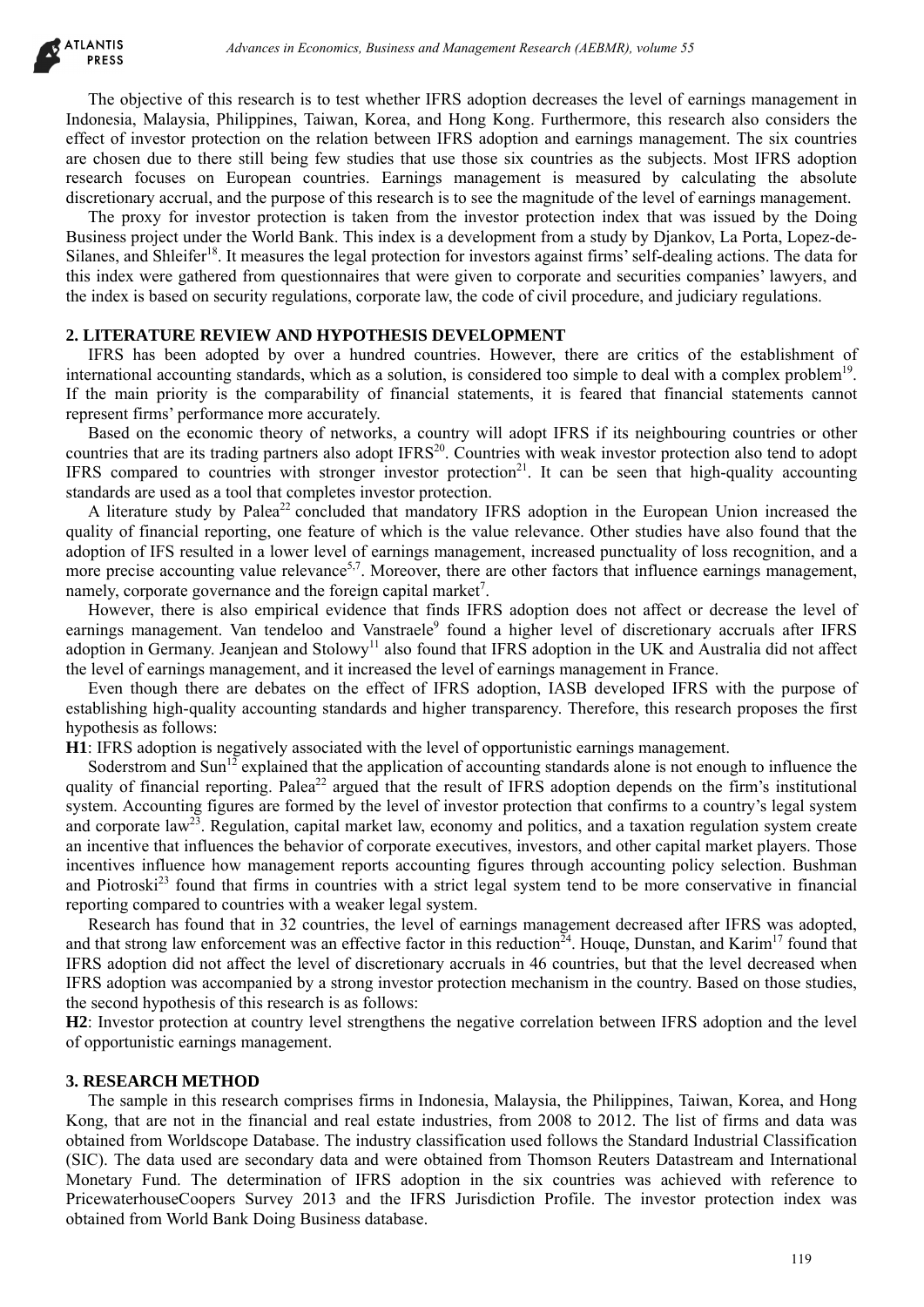$$
\frac{TACCR_{i,t}}{Asset_{i,t-1}} = \alpha_0 + \alpha_1 \frac{1}{Asset_{i,t-1}} + \alpha_2 \frac{\Delta SALES_{i,t} - \Delta AR_{i,t}}{Asset_{i,t-1}} + \alpha_3 \frac{PPE_{i,t}}{Asset_{i,t-1}} + \alpha_4 ROA_{i,t} + \varepsilon_{i,t} \cdots \cdots (1)
$$

# **1st Model**

| AILANIIS<br><b>PRESS</b>                | Advances in Economics, Business and Management Research (AEBMR), volume 55                                                                                                                                                                                                                                                                                                                                                                                                                                                                                                                                                                                                             |
|-----------------------------------------|----------------------------------------------------------------------------------------------------------------------------------------------------------------------------------------------------------------------------------------------------------------------------------------------------------------------------------------------------------------------------------------------------------------------------------------------------------------------------------------------------------------------------------------------------------------------------------------------------------------------------------------------------------------------------------------|
|                                         | The discretionary accruals model developed by Kothari, Leone, and Wasley <sup>1</sup> is used as the earnings<br>management proxy. Discretionary accruals estimation is the absolute of the residual from the regression result in<br>each year and each industry. The model is as follows:                                                                                                                                                                                                                                                                                                                                                                                            |
|                                         | $\frac{TACCR_{i,t}}{Asset_{i,t-1}} = \alpha_0 + \alpha_1 \frac{1}{Asset_{i,t-1}} + \alpha_2 \frac{\Delta SALES_{i,t} - \Delta AR_{i,t}}{Asset_{i,t-1}} + \alpha_3 \frac{PPE_{i,t}}{Asset_{i,t-1}} + \alpha_4 ROA_{i,t} + \varepsilon_{i,t} \cdots \cdots (1)$                                                                                                                                                                                                                                                                                                                                                                                                                          |
|                                         |                                                                                                                                                                                                                                                                                                                                                                                                                                                                                                                                                                                                                                                                                        |
|                                         | where TACCR <sub>it</sub> is total of firm <i>i</i> accruals in <i>t</i> year, calculated by the difference between net income before<br>extraordinary items and operating cash; Asset <sub>it-1</sub> is total asset of firm <i>i</i> in <i>t-1</i> year; $\triangle SALES_{it}$ is the difference of<br>sales of firm i in t and t-1 year; $\Delta AR_{it}$ is the receivables difference of firm i in t and t-1 year; PPE <sub>it</sub> is gross property<br>plant and equipment of firm i in t year; $ROA_{it}$ is return on asset in firm i and t year; $\varepsilon$ is the residual value of firm i<br>in $t$ year, which is the discretionary accruals value in this research. |
| which is as follows:                    | The first model is developed to test the impact of IFRS adoption on the decreased earnings management level,                                                                                                                                                                                                                                                                                                                                                                                                                                                                                                                                                                           |
| 1 <sup>st</sup> Model                   |                                                                                                                                                                                                                                                                                                                                                                                                                                                                                                                                                                                                                                                                                        |
| $+ fixed$ effects $+ \varepsilon_i$ (2) | $DACCR_{it} = \beta_0 + \beta_1IFRS + \beta_2INVP + \beta_3SIZE_{it} + \beta_4LEV_{it} + \beta_5GWTH_{it} + \beta_6CFO_{it} + \beta_7LAGLOSS_{it} + \beta_8 GDP GWTH_{it}$                                                                                                                                                                                                                                                                                                                                                                                                                                                                                                             |
| 2 <sup>nd</sup> Model                   | The second model is developed by considering the impact of investor protection on the correlation between<br>IFRS adoption and earnings management. Thus, the model that is used to test the second hypothesis is as follows:                                                                                                                                                                                                                                                                                                                                                                                                                                                          |
|                                         | $DACCR_{it} = \gamma_0 + \gamma_1IFRS + \gamma_2INVP + \gamma_3IFRS*INVP + \gamma_4SIZE_{it} + \gamma_5LEV_{it} + \gamma_6GWTH_{it} + \gamma_7CFO_{it} + \gamma_8LAGLOSS_{it} +$<br>$\gamma_9$ GDP GWTH + fixed effects + $\varepsilon_i$ (3)                                                                                                                                                                                                                                                                                                                                                                                                                                          |
| $DACCR_{it}$<br><b>IFRS</b>             | : proxy for earnings management level using Kothari, Leone, and Wasley <sup>1</sup> model<br>: dummy variable that takes the value of 1 for a given country in the years after mandatory IFRS<br>adoption and 0 otherwise                                                                                                                                                                                                                                                                                                                                                                                                                                                              |
| <b>INVP</b>                             | : country level of investor protection index which is developed by World Bank through the Doing<br>Business project on a scale of 0-10                                                                                                                                                                                                                                                                                                                                                                                                                                                                                                                                                 |
| $SIZE_{it}$                             | : natural logarithm of total assets for firm $i$ in year $t$                                                                                                                                                                                                                                                                                                                                                                                                                                                                                                                                                                                                                           |
| $LEV_{it}$                              | : total long-term debt/total assets for firm $i$ in year $t$                                                                                                                                                                                                                                                                                                                                                                                                                                                                                                                                                                                                                           |
| <b>GWTH</b> <sub>it</sub>               | : sales growth rate, defined as the sales in year $t$ minus sales in year $t-1$ and scaled by sales in year $t-1$                                                                                                                                                                                                                                                                                                                                                                                                                                                                                                                                                                      |
| $CFO_{it}$<br>$LAGLOSS_{it}$            | : operating cash flow for firm $i$ in year $t$ scaled by total asset in year $t$ - $l$<br>: dummy variable equals 1 if net income before extraordinary items of firm i in year $t-1 < 0$ and 0<br>otherwise                                                                                                                                                                                                                                                                                                                                                                                                                                                                            |
| <b>Fixed effects</b>                    | GDP GWTH : GDP growth of firm $i$ country in year $t$<br>: fixed effects for year and country                                                                                                                                                                                                                                                                                                                                                                                                                                                                                                                                                                                          |
| <b>4. RESULTS AND DISCUSSIONS</b>       |                                                                                                                                                                                                                                                                                                                                                                                                                                                                                                                                                                                                                                                                                        |
|                                         | Based on the regression result of the first model, it is indicated that a firm's opportunistic earnings management                                                                                                                                                                                                                                                                                                                                                                                                                                                                                                                                                                     |
|                                         | level increased in the period after IFRS was adopted as the accounting standard. A positive coefficient of the IFRS<br>variable by 0.00536 and p-value of 0.015 shows that IFRS is positively associated with the level of earnings                                                                                                                                                                                                                                                                                                                                                                                                                                                    |
|                                         | management with a 5% significance. With this result, the first hypothesis is rejected.                                                                                                                                                                                                                                                                                                                                                                                                                                                                                                                                                                                                 |
|                                         | This result contrasts with most of the previous studies, but is similar to a study from Callao and Jarne <sup>10</sup> . They<br>found a higher level of discretionary accruals after IFRS adoption in 11 European countries, compared to before<br>IFRS had been adopted. A similar result was also found by Rudra and Bhattacharjee <sup>25</sup> ; they found a higher level of                                                                                                                                                                                                                                                                                                     |
|                                         | opportunistic earnings management after IFRS had been adopted in India.<br>Callao and Jarne <sup>10</sup> also explained that the increase in discretionary accruals could be because IFRS is still in the                                                                                                                                                                                                                                                                                                                                                                                                                                                                             |
|                                         | early years of adoption. Similar to this research, their research period was also in the transition period of IFRS<br>implementation and the IFRS adoption period, therefore, firms were likely to use this reason to take opportunistic                                                                                                                                                                                                                                                                                                                                                                                                                                               |
| actions as much as possible.            | There are two reasons for a lower accounting quality after IFRS has been adopted according to Barth,                                                                                                                                                                                                                                                                                                                                                                                                                                                                                                                                                                                   |
|                                         | Landsman, and Lang <sup>6</sup> . First, there is a possibility that IFRS is of a lower quality compared to local accounting<br>standards, where previously management discretion over the accounting measurement to reflect a firm's economic<br>performance is limited. The flexibility in principal is based on the view that IFRS brings a greater opportunity for<br>management to perform earnings management. Second, there are other factors that contribute to why the quality of<br>financial reporting might not support the use of a high-quality accounting standards. This implies that the adoption                                                                     |
|                                         | of accounting standards alone is not enough to increase accounting quality.<br>Several significant factors influence the level of earnings management in this research: investor protection, firm<br>size, leverage ratio, sales growth, operating cash flow, the risk of bankruptcy, and the growth of GDP. As expected,                                                                                                                                                                                                                                                                                                                                                              |
|                                         | 120                                                                                                                                                                                                                                                                                                                                                                                                                                                                                                                                                                                                                                                                                    |

## **4. RESULTS AND DISCUSSIONS**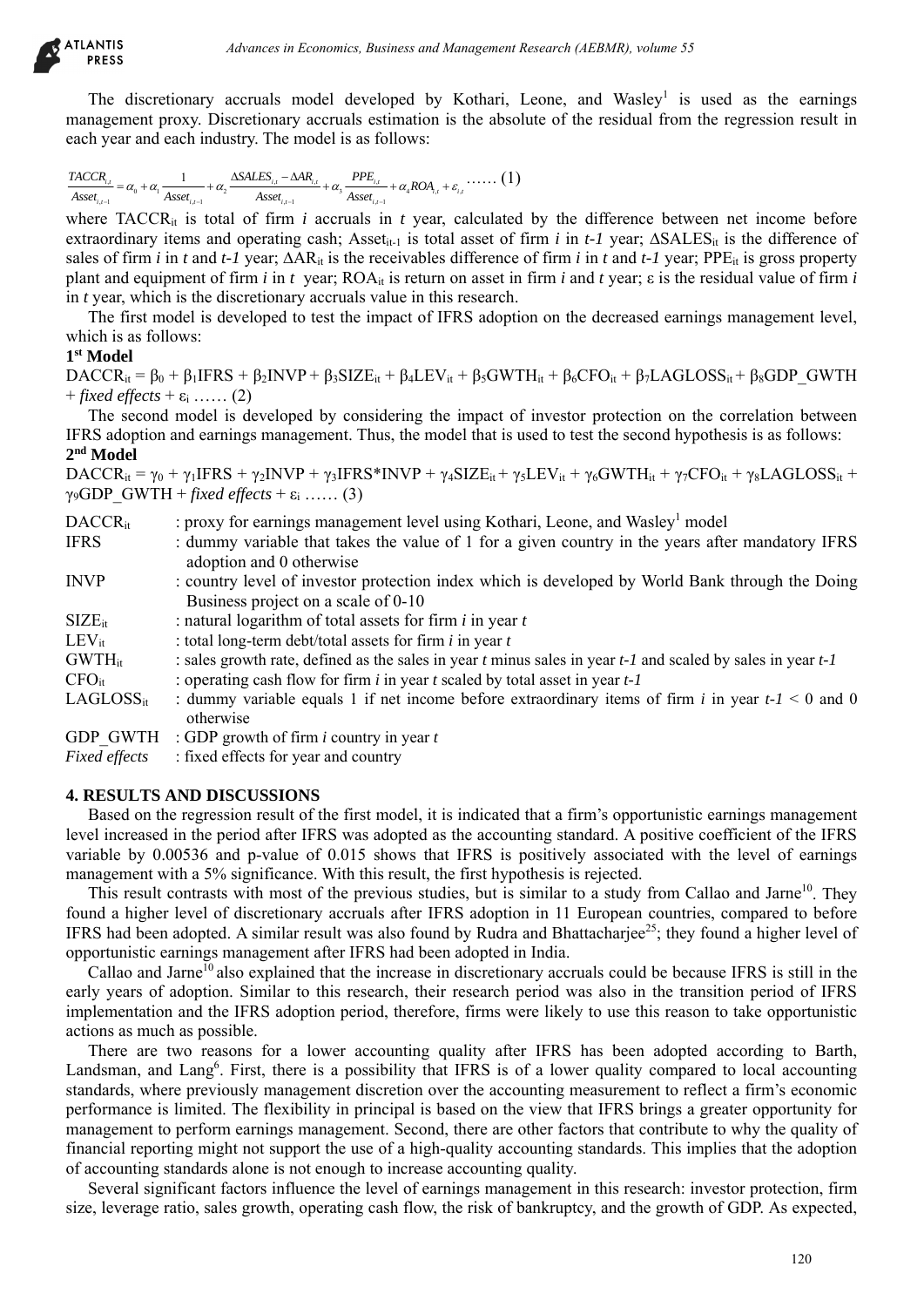investor protection has a significant negative effect on the level of earnings management. This shows that stronger investor protection in a country means a lower level of earnings management in firms within the country. This finding is supported by previous studies<sup>13,15</sup>. Firm size has a significant negative impact on the level of earnings management, which shows that the bigger the firm size is, the lower the level of earnings management. Firm size is an indicator of the importance of internal control. With strong internal control within a firm, earnings management activity can be reduced $^{26}$ .

Firm leverage ratio has a significant positive impact on the level of earnings management, which shows the higher the leverage ratio is, the higher a firm's tendency to manage their earnings. In accordance with the debt covenant hypothesis, firms who have a high leverage ratio tend to manage their earnings in order to avoid violating the covenant. Sales growth has a significant positive impact on earnings management, which shows that growing firms tend to perform earnings management. They manage their earnings to increase the firm's value; thus, they are able to attract investors to fulfil their financial needs<sup>17</sup>.

Operating cash flows has a significant negative impact on the level of earnings management. This result is similar to research by Iatridis and Rouvolis<sup>27</sup>, which found that firms who have relatively low operating cash flows tend to increase their accrual. Bankruptcy risk is positively associated with earnings management. It shows that if firms have incurred a loss in the previous years, they tend to manage their earnings in the next fiscal year.

GDP has a significant negative impact on earnings management. In accordance with Leuz, Nanda, and Wysocki<sup>13</sup>, an effective law infrastructure is expensive. Thus, the economic growth rate, which indicates a country's wealth, influences the law enforcement, which could affect the level of earnings management.

The purpose of the second hypothesis is to test whether investor protection could affect the relationship between IFRS adoption and the level of earnings management. The effect could be seen from the coefficient sign and the significance of variable IFRS\*INVP as a moderating variable between IFRS and investor protection. Consistent with the test in the first model, the IFRS variable has a positive coefficient with 5% significance in the second model. Furthermore, the coefficient of the IFRS\*INVP variable is -0.01848 with a p-value of 0.035. This shows that the positive correlation of IFRS on earnings management is weakened when the country has strong investor protection. Therefore, the second hypothesis, which is that investor protection at a country level strengthens the negative correlation between IFRS adoption and opportunistic earnings management level is rejected. This research finds that the level of earnings management is higher after IFRS adoption compared to before IFRS adoption; however, the high level of earnings management is lower when the country has strong investor protection. debiases in Economics, Busines and Management Research (AEBMR), volume 53<br>
as a significant megative offers to the level of econings management. This shows that a solution megative effect to the level of econings managemen

The existence of strong law enforcement for the rights investors or non-controlling shareholders limits the incentive for management to take actions that benefit only them or the controlling shareholders<sup>13</sup>. The reduced incentive prevents management from carrying out opportunistic earnings management because it is more difficult to hide any manipulation from investors.

Houqe, Dunstan, and Karim<sup>17</sup> concluded that IFRS adoption alone does not increase profit quality; other factors are required that can support the IFRS implementation to achieve its objectives, and one of the factors is investor protection. The existence of incentives for management to manage their earnings, resulting in the use of accounting standards, needs to be accompanied by an enforcement mechanism and appropriate institutional regulations. This research finds that strong investor protection is needed to weaken the positive relationship between IFRS adoption and the level of opportunistic earnings management.

### **5. CONCLUSION**

This research analyzes whether IFRS adoption has a negative impact on the level of opportunistic earnings management, and considers what might be the impact after investor protection is introduced at a country level. The subjects of this research are firms in six Asian countries from 2008 to 2012. The absolute discretionary accruals model developed by Kothari, Leone, and Wasley<sup>1</sup> is used to estimate the level of earnings management.

This research finds that IFRS adoption does not decrease the level of opportunistic earnings management. On the contrary, the level of earnings management is higher after IFRS adoption compared to before IFRS adoption. This increase in earnings management is probably due to IFRS adoption being still at an early stage. The principlebased IFRS characteristic provides a broader judgment area for management. Thus, in the transition period of IFRS adoption, management may use its discretion in preparing financial statements. This result is consistent with the findings of both cross-country and single country studies, where discretionary accruals are higher following IFRS adoption<sup>10,25,28</sup>. Previous studies have argued that this result is caused by the characteristic of IFRS, which has greater flexibility through the principal basis and the use of fair value. Another cause is that the time periods used in this research are times when IFRS adoption was still in the transition period, and therefore, the management was likely to maximize their opportunist behavior.

Regarding the impact of investor protection on IFRS adoption, the level of earnings management is consistently higher following IFRS adoption. However, the positive correlation between IFRS adoption and the level of earnings management is lower, that is, weaker, if there is strong investor protection in the country. Therefore,